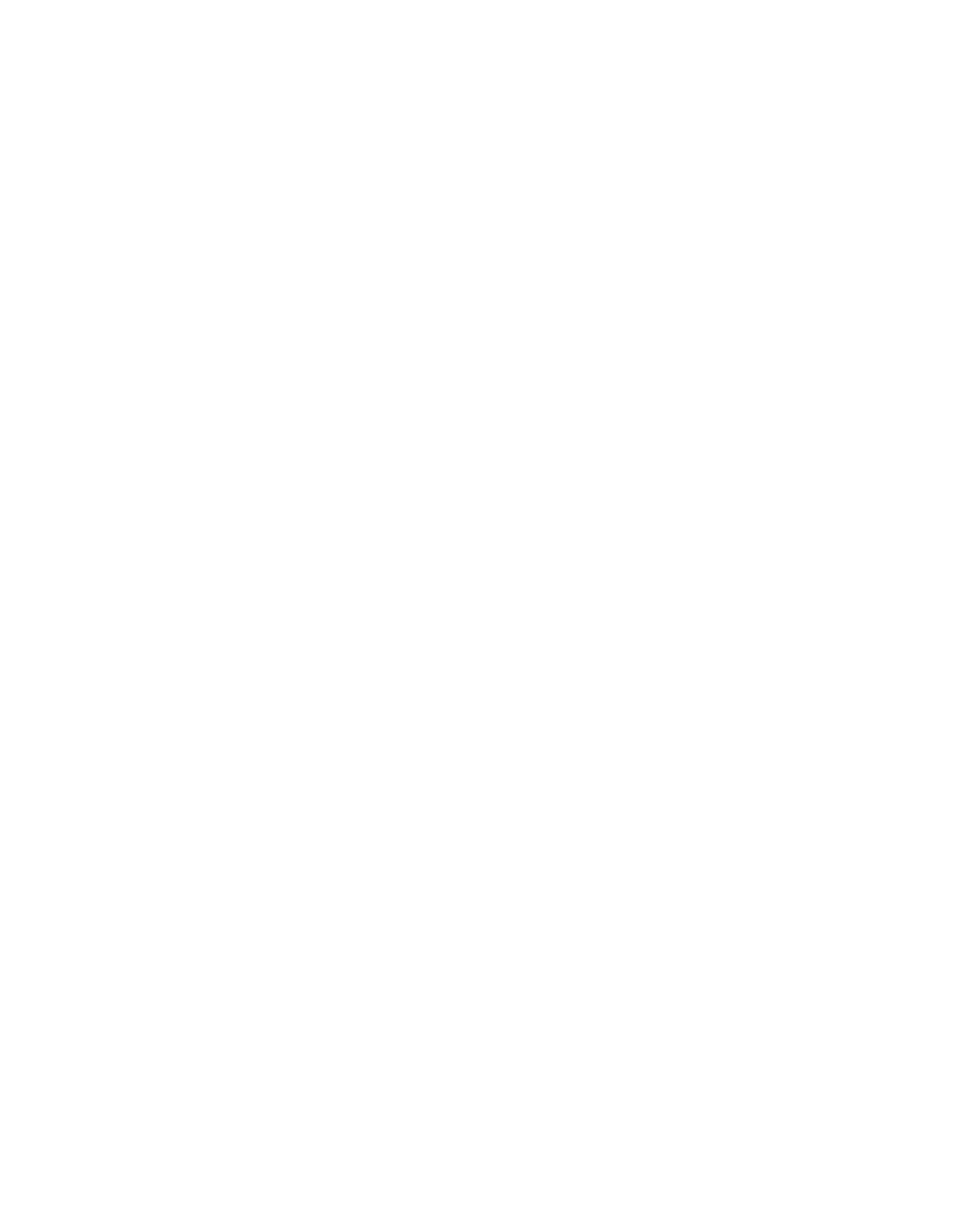# **Part 1**

# **Uniform Construction Code**

# **§101. Election to Administer and Enforce.**

The Borough of Mohnton hereby elects to administer and enforce the provisions of the Pennsylvania Construction Code Act, Act 45 of 1999, 35 P.S. §§ 7210.101 through 7210.1103, as amended from time to time, and its regulations. (Ord. 678, 6/9/2004,  $\S$ 1)

#### **§102. Adoption of Code.**

The Uniform Construction Code, contained in 34 Pa. Code, Chapters 401-405, as amended from time to time, is hereby adopted and incorporated herein by reference as the municipal building code of the Borough of Mohnton. (Ord. 678, 6/9/2004, §2)

#### **§103. Administration and Enforcement.**

Administration and enforcement of the code within the Borough of Mohnton shall be undertaken in any of the following ways, as determined by the governing body of the Borough of Mohnton from time to time by resolution:

- A. By the designation of an employee of the Borough of Mohnton to serve as the municipal code official to act on behalf of the Borough of Mohnton.
- B. By the retention of one or more construction code officials or third-party agencies to act on behalf of the Borough of Mohnton.
- C. By agreement with one or more other municipalities for the joint administration and enforcement of this Act through an intermunicipal agreement.
- D. By entering into a contract with another municipality for the joint administration and enforcement of this Act on behalf of the Borough of Mohnton.
- E. By entering into an agreement with the Pennsylvania Department of Labor and Industry for plan review, inspections and enforcement of structures other than one-family or two-family dwelling units and utility and miscellaneous use structures.

(Ord. 678, 6/9/2004, §3)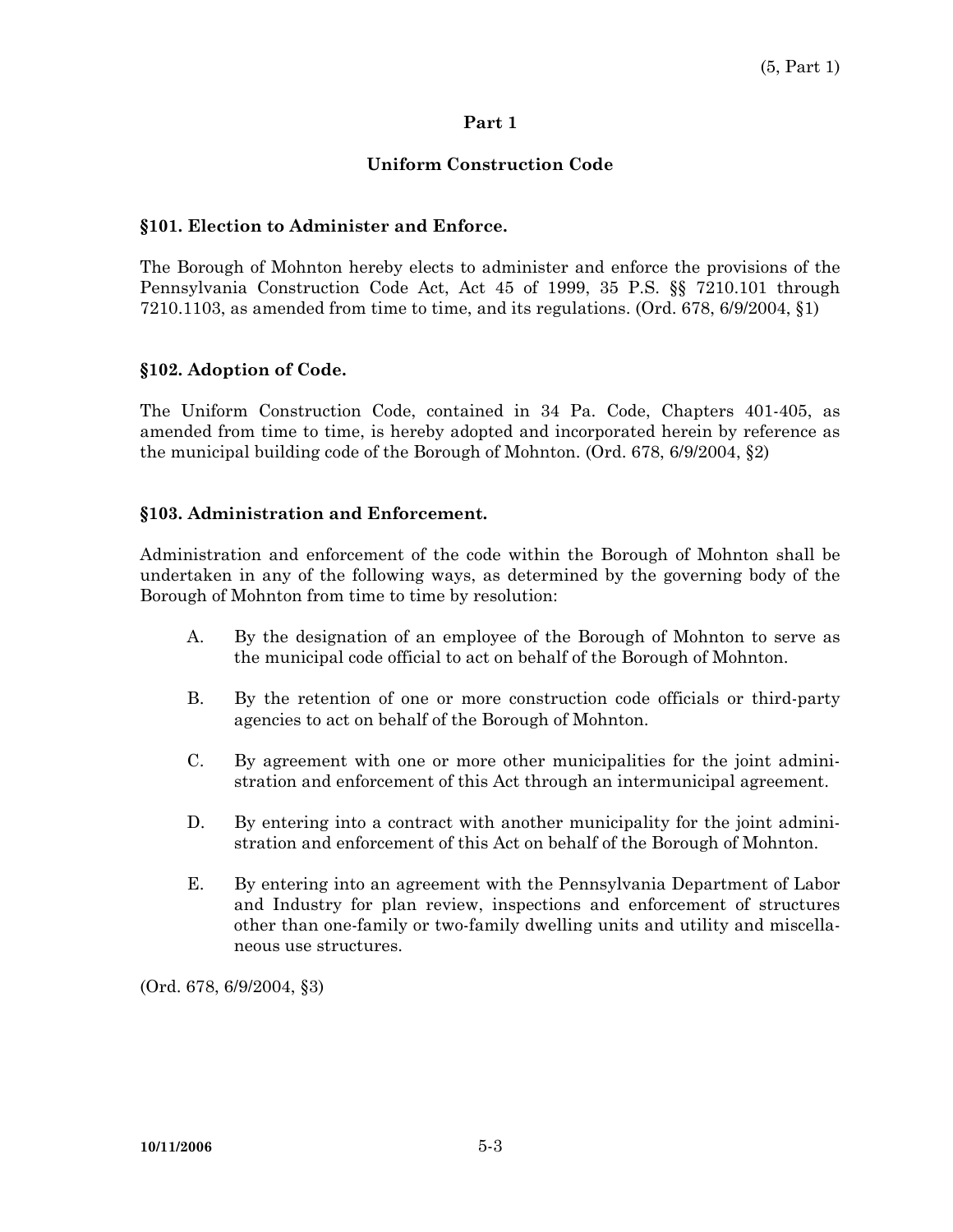# CODE ENFORCEMENT

# **§104. Board of Appeals.**

A Board of Appeals shall be established by resolution of the governing body of the Borough of Mohnton in conformity with the requirements of the relevant provisions of the code, as amended from time to time, and for the purposes set forth therein. If at any time enforcement and administration is undertaken jointly with one or more other municipalities, said Board of Appeals shall be established by joint action of the participating municipalities. (Ord. 678, 6/9/2004, §4)

#### **§105. Effect on Other Regulations.**

- 1. All building code ordinances or portions of ordinances which were adopted by the Borough of Mohnton before July 1, 1999, and which equal or exceed the requirements of the code shall continue in full force and effect until such time as such provisions fail to equal or exceed the minimum requirements of the code, as amended from time to time.
- 2. All building code ordinances or portions of ordinances which are in effect as of the effective date of this Part and whose requirements are less than the minimum requirements of the code are hereby amended to conform with the comparable provisions of this Part.
- 3. All relevant ordinances, regulations and policies of the Borough of Mohnton not governed by the code shall remain in full force and effect.

(Ord. 678, 6/9/2004, §5)

#### **§106. Fees.**

Fees assessable by the Borough of Mohnton for the administration and enforcement undertaken pursuant to this Part and the code shall be established by the governing body by resolution from time to time. (Ord. 678, 6/9/2004, §6)

# **§107. Violations and Penalties.**

Any individual violation the provisions of this Part shall be subject to a fine not to exceed \$1,000 for each and every violation and for each and every day. (Ord. 678, 6/9/2004, §7)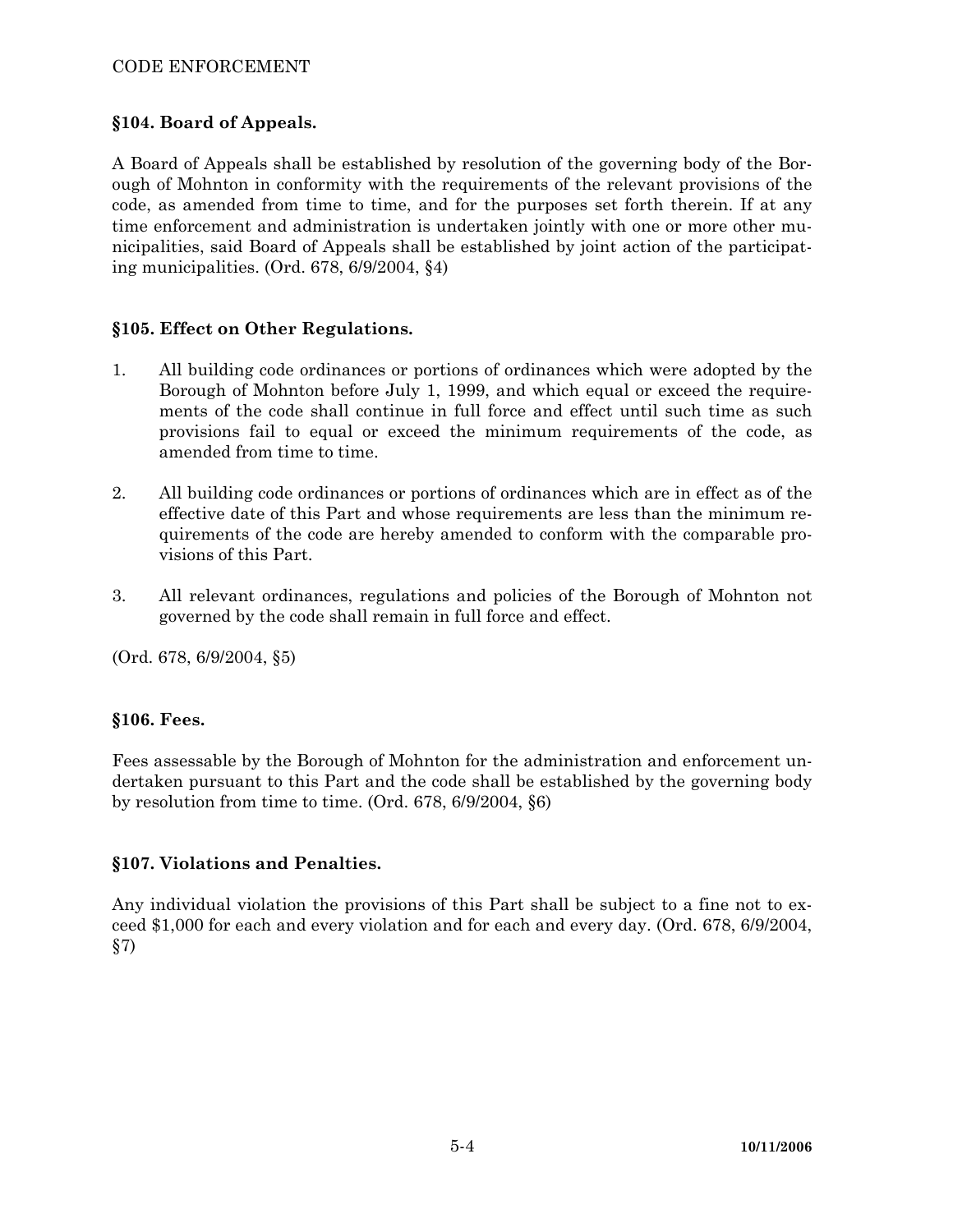#### **Part 2**

# **Property Maintenance**

#### **§201. Adoption of Code.**

The 2003 International Property Maintenance Code ("code"), as published by the International Code Council, is hereby adopted as the property maintenance code of the Borough of Mohnton, Berks County, Pennsylvania, regulating and governing the conditions and maintenance of all property, buildings and structures; providing the standards for supplied utilities and facilities and other physical things and conditions essential to ensure that structures are safe, sanitary and fit for occupation and use; providing for the condemnation of buildings and structures unfit for human occupancy and use and the demotion or the demolition of such existing structures in the Borough of Mohnton; providing for the issuance of permits and collection of fees therefor, and repealing any ordinances or parts of ordinances in conflict therewith. All regulations, provisions, penalties, conditions and terms of the code are hereby referred to, adopted and made a part hereof as if fully set forth in this Part, except as provided herein. (Ord. 679, 7/14/2004, §1)

#### **§202. Amendments and Modifications.**

The following sections of the code are hereby amended and modified as set forth herein:

- A. In Section 101.1 of the code, delete "NAME OF JURISDICTION" and replace it with the "Borough of Mohnton."
- B. In Section 103 of the Code, the title shall read as follows: "Building Code Official and Duties."
- C. Section 103.1 of the code is deleted in its entirety and replaced with the following:

 "103.1 Creation of the Office of the Building Code Official. The office of Building Code Official is hereby created, and the executive official(s) in charge thereof shall be known as the 'Building Code Official.'"

 D. Section 103.2 of the code is deleted in its entirety and replaced with the following:

 "103.2 Appointment. The Building Code Official shall be appointed by Borough Council and shall serve at the pleasure of Borough Council."

 E. Section 103.5 of the code is deleted in its entirety and replaced with the following: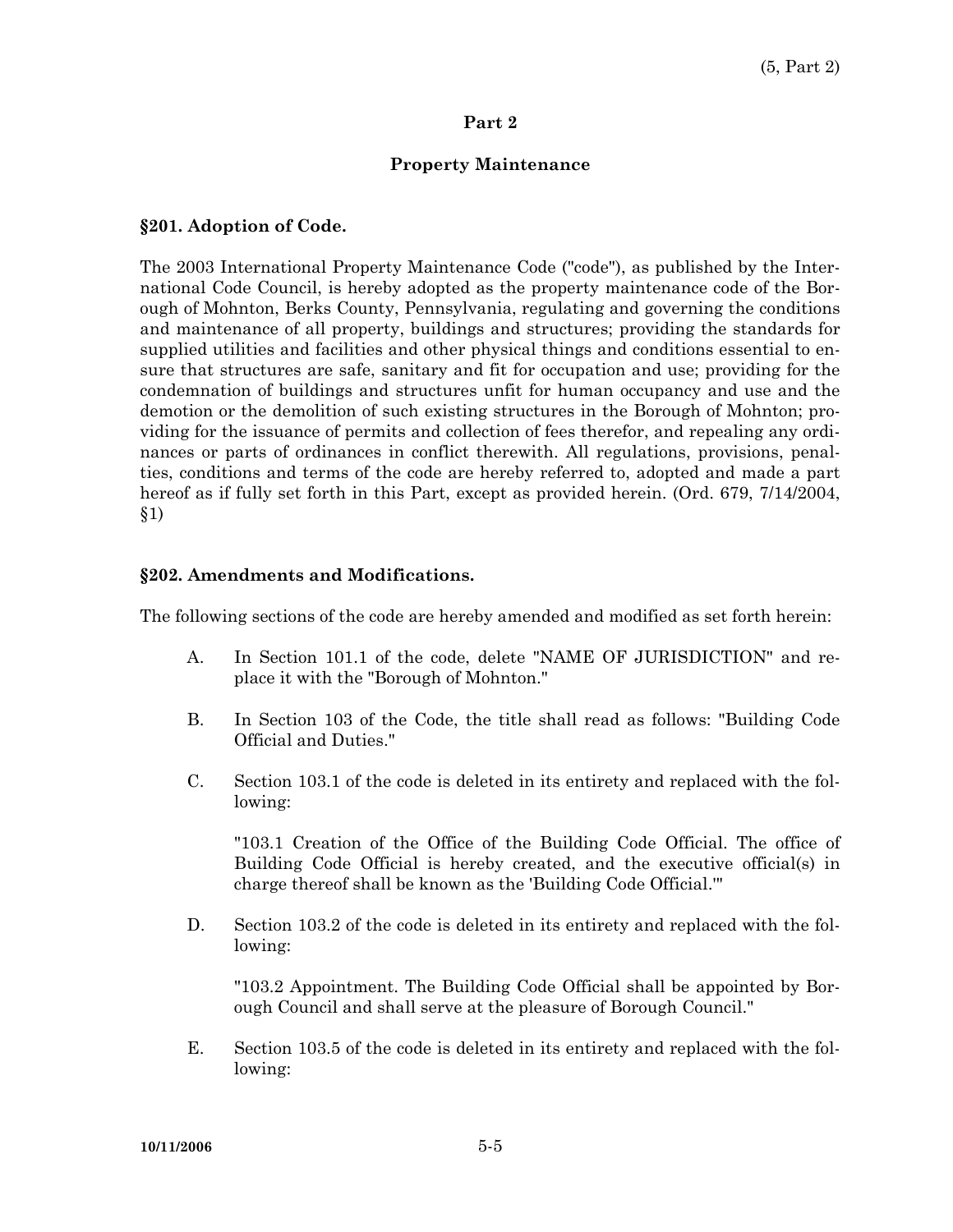"103.5 Fees. The fees for all work, permits, charges, etc., shall be paid in accordance with the fee schedule resolution in effect at the time application is made."

- F. In section 104.7 of the code, the title shall read as follows: "Building Code Official's Records."
- G. Sections 106.3 and 106.4 of the code are deleted in their entirety and replaced with the following new Section 106.3:

 "106.3 Prosecution of Violation. Persons who violate any provision of this code, fail to comply with any of the requirements thereof or erect, install, alter or repair work in violation of the approved construction documents or directive of the Building Code Official, or of a permit or certificate issued under the provisions of this code, shall be guilty of a summary offense, punishable by a fine of not more than \$1,000 per violation. Each day that a violation continues after due notice has been served shall be deemed a separate offense.

- H. Section 106.5 of the code shall be renumbered as Section 106.4 and the phrase "legal officer of the jurisdiction" shall be deleted and replaced with "Borough Council."
- I. In Section 107.2 of the code, delete item 6 in its entirety.
- J. In Section 107.4 of the code, delete the reference to Section 106.4 and replace it with "Section 106.3."
- K. Section 111 of the code is deleted in its entirety and replaced with a new Section 111 as follows:

 "111 Appeals. The creation of the Board of Appeals and its authority and qualifications and the filing of appeals shall be in accordance with Sections 403.121 and 403.122 contained in 34 Pa. Code, Chapter 403."

 L. Section 202 of the code is amended to include the following additional definitions:

 "OCCUPIED — as applied to a building or portion thereof, shall be construed as though followed by the words "or intended, arranged or designed to be occupied or having a certificate of use and occupancy."

"ONE-FAMILY DWELLING — a building containing one dwelling unit."

"TWO-FAMILY DWELLING — a building containing two dwelling units."

 M. In Section 202 of the code, under the definition of "owner," delete the phrase "if ordered to take possession of real property by a court."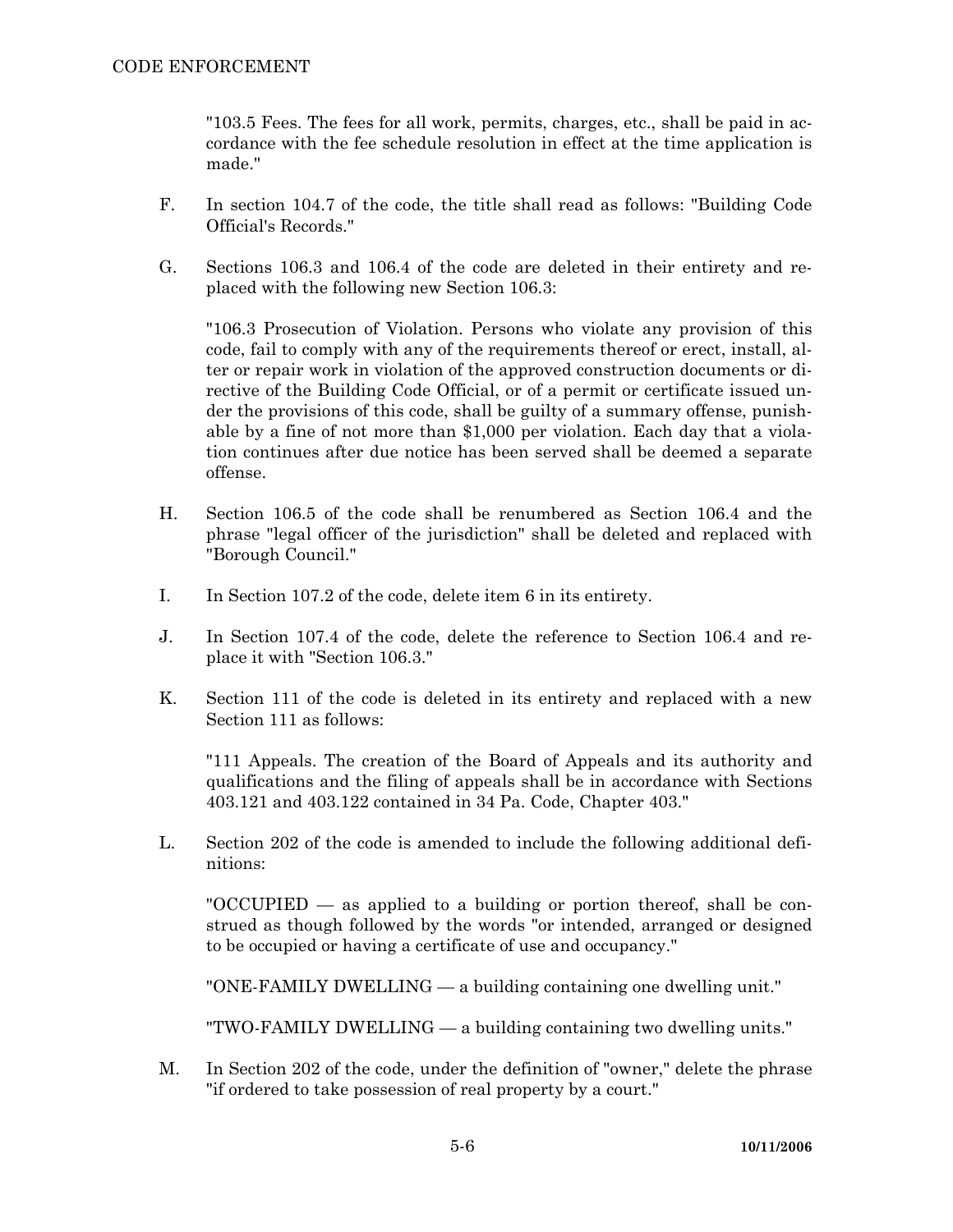N. A new Section 301.2.1. is added under current Section 301.2 of the code:

 "301.2.1. Where properties abut a public right-of-way, the abutting property owner shall be responsible for the maintenance of the area between his/her property line and the cartway, including the curb, the sidewalk and the grass area between the curb and the property line."

O. A new Section 302.3.1 is added under current Section 302.3 of the code:

 "302.3.1 Where sidewalks exist, the parties responsible for the sidewalks, as set forth in Section 301.2.1 of the code, shall have at least a two-foot-wide path cleared of snow and ice within 24 hours after the cessation of the snowfall.

 EXCEPTION: When more than 12 inches of snow has fallen, those parties responsible for the sidewalk shall have at least a two-foot-wide path cleared of snow and ice within 48 hours after the cessation of the snowfall."

P. A new Section 302.4.2 is added under the current Section 302.4 of the code:

 "302.4.2 The Building Code Official, or any officer or employer of the Borough designated for this purpose, is hereby authorized to give notice, by personal service or United States mail, to the owner or occupant or any adult person in charge of said premises, as the case may be, of any property wherein grass or other vegetation is in violation of Section 302.4 or Section 302.4.1 of the code, directing and requiring such occupant or owner to remove, trim or cut such grass, weeds or vegetation so as to conform to the requirements of this Part within five days after issuance of such notice.

 Whenever, in the judgment of the Building Code Official, it shall appear to be impracticable to give notice as above provided, either because the owner or occupant cannot readily be found or because a search for the owner or occupant would entail unreasonable delay, the Borough or any officer or employee of the Borough designated thereby for that purpose may give notice by posting conspicuously on the property where such nuisance exists a notice or order directing and requiring that such nuisance be abated within five days.

 In case any person, firm or corporation shall neglect, fail or refuse to comply with such notice within the period of time stated therein, the Borough may order the removal, trimming or cutting of such grass, weeds or vegetation, and the cost thereof, together with a penalty of 10% of the costs thereof, shall be collected by the Borough from such person, firm or corporation, in the manner provided by law, and may be entered as a municipal lien against the property and owner thereof, for the abatement of nuisance."